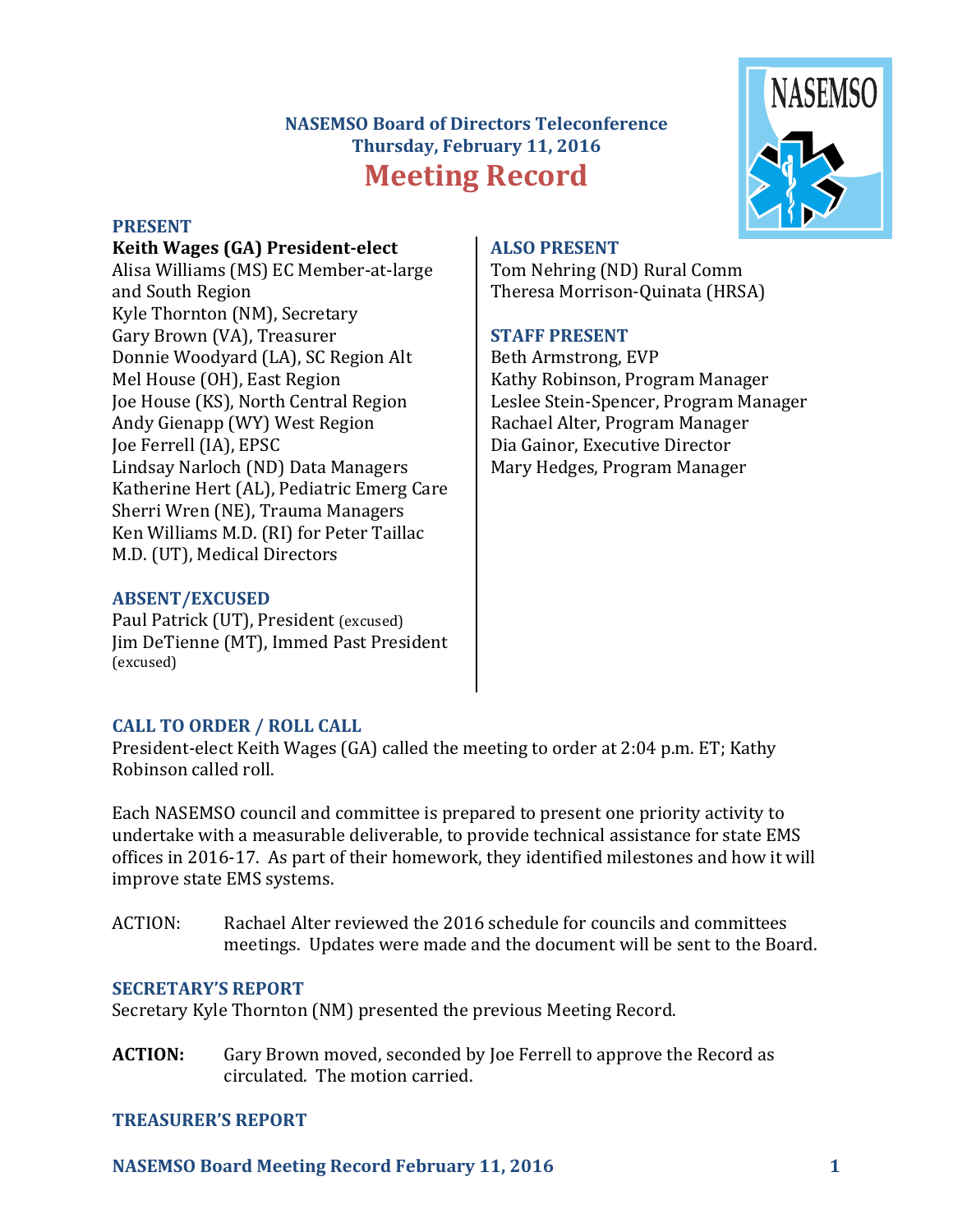Treasurer Gary Brown (VA) reported that as of January 31, 2916, the total income is  $$1,284,953$  with expenses of  $$1,261,856$  resulting in a net excess of \$23,097 and an ending fund balance of \$862,281. The income includes a net of interest realized and an unrealized investment loss of  $(\$55,304)$ .

Gary made sure colleagues are aware that the Spring Meeting program is posted.

## **EXECUTIVE DIRECTOR'S REPORT**

- **CAP-1** staff and leadership has continued to meet with NHTSA OEMS staff to ensure that there is no gap in activity between the conclusion of the current award and the receipt of the new award in May 2016.
- **CAP-6** NHTSA OEMS has been unsuccessful to date in working with its NHTSA contracts office to process paperwork submitted by NASEMSO staff months earlier to extend this project's period of performance. We are currently standing by to determine whether activity can continue.
- **CAP-7 (EMS COMPASS)** the project steering committee will convene in conjunction with the NASEMSO Spring Meeting and all are encouraged to attend.
- **FATIGUE IN EMS** the project is off to a blazing start with a very successful stakeholder meeting last week.

## **AD HOC COMMITTEE REPORTS**

- **Agency & Vehicle Licensure** Dia Gainor reported on behalf of Mike Berge that the survey instrument has been developed to produce the **monograph on state** licensure requirements, exemptions and special conditions for EMS agencies **based out of state**. This will allow states to compare requirements, identify gaps in regulation and enable identification of best practices. She also shared that the NFPA1917 public comment period is open on the second edition.
- Safe Transport of Children Mary Hedges noted that the committee is finalizing its goal to develop specific recommendations and best practices for safely **transporting children in ground ambulances.** This will optimize safety for pediatric patients as well as for the EMS personnel transporting them.
- ACTION: Alisa Williams moved, seconded by Kyle Thornton to approve NASEMSO issuing a letter of support to UNC Chapel Hill on a proposal to develop pediatric performance measure to improve care for time critical injury such as sepsis, trauma and airway. The vote was unanimous and the motion carried.

## **REGIONAL REPORTS**

- **West** Andy Gienapp provided a brief report.
- **East** no report
- **North Central** no report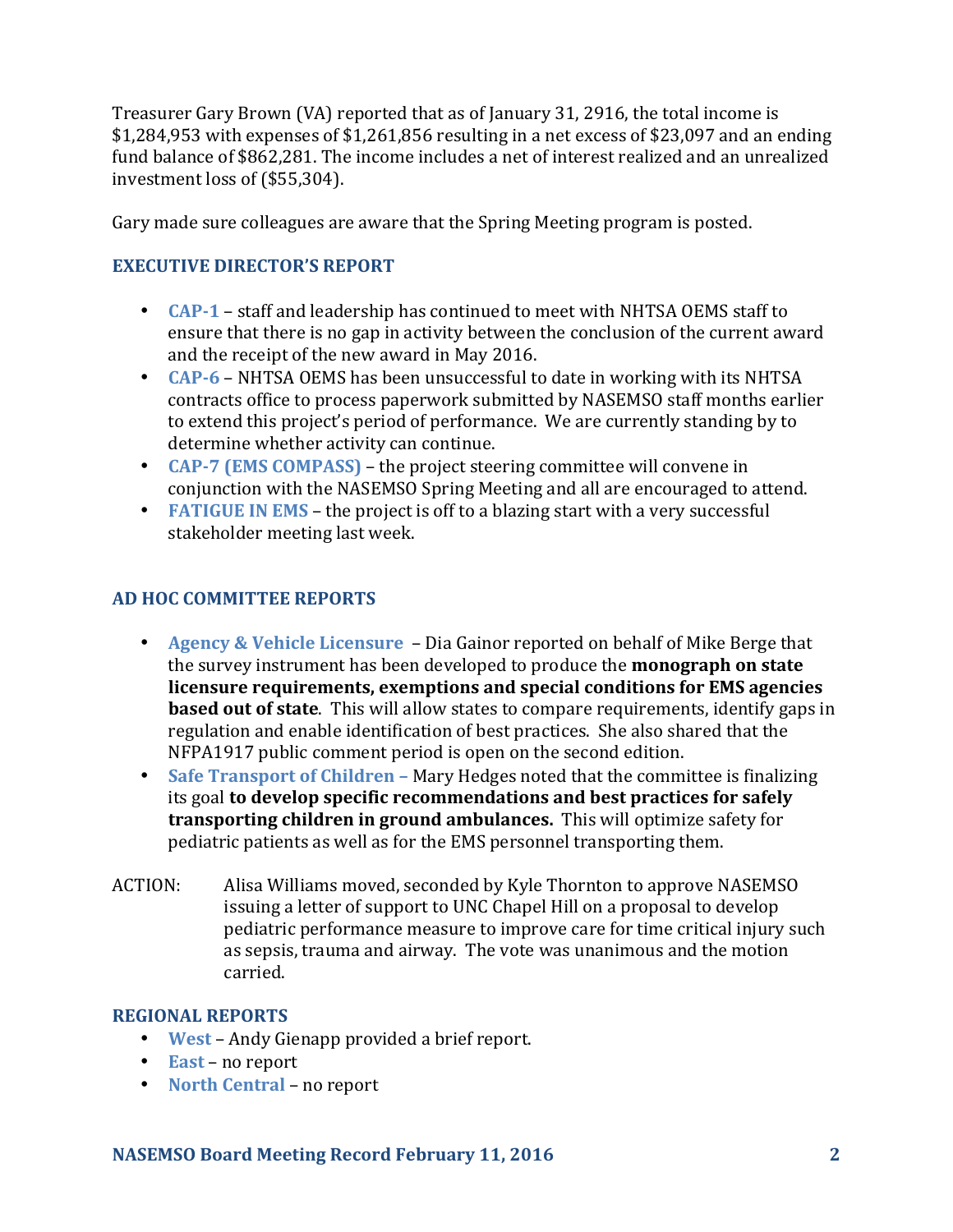- **South Central** Alisa Williams reported that they are planning an in-person meeting June 12-14 in Mobile.
- ACTION: Alisa Williams moved, seconded by Katherine Hert for NASEMSO to fund Dia Gainor's participation in the regional conference. The vote was unanimous and the motion carried.

## **COUNCIL REPORTS**

- **Data Managers** Lindsay Narloch reminded the Board that their council recommended that NASEMSO advocate for a moratorium on development of further generations of NEMSIS until all states can catch up to current versions. NE has asked for a fix on one of the new data points on NEMSIS V3.
- **Education & Professional Standards** Joe Ferrell shared that their steering group meets next week.
- Medical Directors -Dr. Ken Williams noted that their council met in January in conjunction with NAEMSP. They continue to support amendment of DEA regulations impacting EMS. Remove the doctor as the registration-holder for controlled substance use, and transfer it to the agency.
- **Pediatric Emergency Care** Katherine Hert mentioned that they have posted their Spring Meeting agenda, and they are seeking candidates for their council chair-elect.
- **Trauma Managers** Sherri Wren noted that they will not meet formally at the Spring Meeting but will have a 20 hour conference call. Subcommittees will continue their work. HR.3225 is posted on the Government Affairs web page.

## **FEDERAL PARTNERS REPORTS**

• **EMSC** – Tee said they are trying to publish the performance measures in the Federal Register for public comment within the next 30 days.

## **COMMITTEE REPORTS**

- Air Medical Kathy Robinson spoke about drones and model air medical rules.
- **Communications and Technology-** Kevin McGinnis reported that they will undertake activity to **engage state ems offices in a meaningful way in national EMS communications dialogue** and advancement. The intent is to assemble an accurate list of the single point of contact for each state EMS office, and share it with DHS, FirstNet and other appropriate points of contact that impact EMS communications needs. The Committee will track participation in FirstNet consultation and other types of activities to improve communications systems. The NASEMSO web site will offer a state-by-state listing of communications systems development.
- Community Paramedicine-Mobile Integrated Health Committee no report
- **Domestic Preparedness** Leslee Stein-Spencer indicated that their next committee meeting is February 17. She said that the CDC has indicated that Ebola funds can be used for Zika virus.
- **Government Information (report above re DEA).**
- **HITS** On behalf of Donnie Woodyard, Mary Hedges reported that they plan to promote and demonstrate **collaboration between state EMS officials and state**